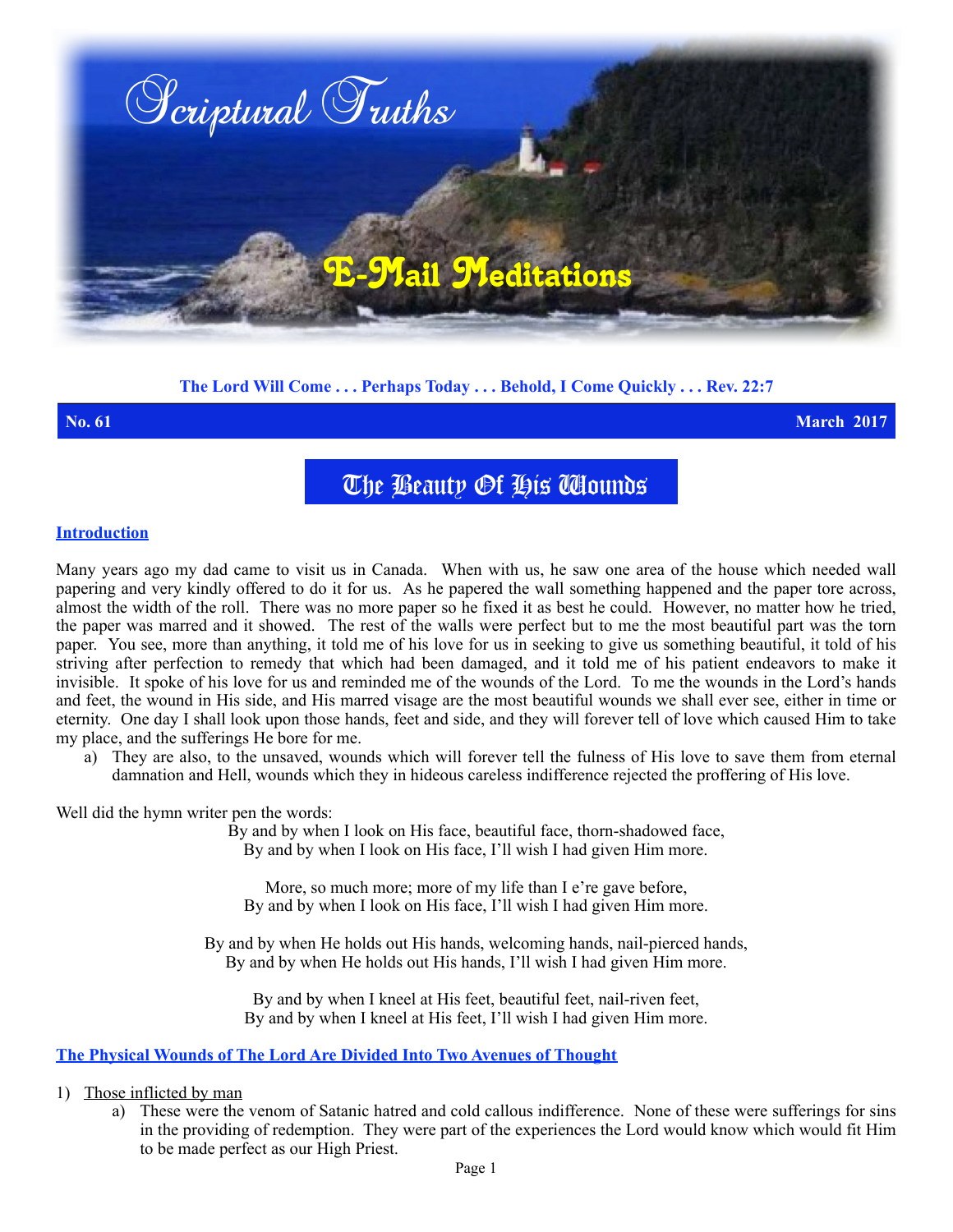## 2) Those inflicted by God

a) These were what the Lord suffered in the three hours of desolation and darkness. It was in these hours the Lord suffered for our sins as the penalty Bearer.

In this paper I am not speaking of the various words used for the death of the Lord, but only for those sufferings He endured while alive as the sin bearer. Furthermore, it must never be said that our Lord was a dying man. Death had no power over him and dying had no domination over Him. He deliberately entered the dominion of death and rising again, defeated death forever.

# **The Beauty of The Lord and His Passion**

The beauty of His wounds is only one of the many aspects of the beauty of the Lord regarding His passion. Some of the other avenues are the beauty of:

- a) His composure when:
	- i) Facing His crucifixion when with the disciples (Jn. 13:1-17:26)
	- ii) The motley throng with Judas came to take Him (Jn. 18:4-8)
	- iii) Standing before the chief priests and political leaders (Lk. 23:7-12; Jn. 18:13; Jn. 18:19-19:16)
- b) His tears in Gethsemane (Heb. 5:7)
- c) His prayers of intercession for those who hated Him and cried for His death (Lk. 23:34)
- d) His fortitude in setting His face like a flint and moving with unhesitating steps (Isa. 50:7)

If it dawned on our hearts the fulness of any one of these avenues, then we would realize He endured this because He loved us. Paul wrote that which each could say, "The Son of God, who loved me, and gave Himself for me" (Gal. 2:20). In the Lord's sufferings for our sins God held nothing back. The devastation of separation from God, eternal torment and hopelessness was poured out as in a funnel on the solitary person of the Lord, "He spared not His Son", no mercy was shown, justice in fulness must be meeted out. He bore the penalty for my sins at Calvary, He suffered, I mean He really suffered for me, His agony was for me. This is not a theoretical story. The sufferings, death, and sorrows were very real, and it was all because He loved me.

By understanding that the blows the Lord felt as man slapped Him with their hands, inflicted bruising and injury in direct proportion to the viciousness of strength of the persecutor, void of any sympathy were his mockers as they crowned Him with the crown of thorns, and depleted of any feeling, they plucked the beard from His face and scourged Him in sadistic wickedness. Who could describe the searing pain on His whipped lashed back as the cross was put upon Him?

#### **The Hebrew / Greek Words Used For The Wounds of The Lord**

The first observation is that His wounds are never called "scars". A wound always refers to that which is freshly made, whereas a scar is that which is now old and has lost the original pain and tenderness. Thank God the question is asked, "What are these wounds in thine hands?" (Zech. 13:6) for the marks of Calvary will eternally be fresh in their effectiveness and preciousness to the saint, and more so to God. There is an observation which is often made without justification when Revelation 5:6 is quoted. The passage reads, "And I beheld, and, lo, in the midst of the throne and of the four beasts, and in the midst of the elders, stood a Lamb as it had been slain" (Rev. 5:6). The word "sphazo" (slain) does not mean "freshly slain", it is the same word used in Revelation 5:9, 12; 13:8; 18:24. None of them indicate "freshly slain". It is profound to consider that He, who "healeth the broken in heart and bindeth up their wounds" (Psa. 147:3) has known what it is to be wounded; He who spoke of the good Samaritan who saw the man by the wayside and " bound up his wounds" (Lk. 10:34); had no one to bind His wounds.

A careful reading of Isaiah 52:13-53:12 will show a repetition of some words but they do not all refer to the same thing. He was marred (Isa. 52:14); wounded (Isa. 53:5); bruised (Isa. 53:5, 10); chastised (Isa. 53:5); stricken (Isa. 53:4); smitten (Isa. 53:4); afflicted (Isa. 53:4); travail (Isa. 53:11). These are only words and words can never convey the anguished pain and suffering the individual is enduring. I once had a dog, which I had to get put down. I shall never forget the look in his eyes as he saw me leaving, nor shall I ever forget the sorrow and emptiness in my heart when I thought of giving him to death. As I look at Christ and the beating He endured before the cross, how sadistic man is, and yet, for those who reject Him as Savior and Lord are joining with them saying, "Crucify (Mk. 15:13) and, "We will not have this man to reign over us" (Lk. 19:14). Such is the depth of coldness that man remains unaffected, and it becomes as a story which is told.